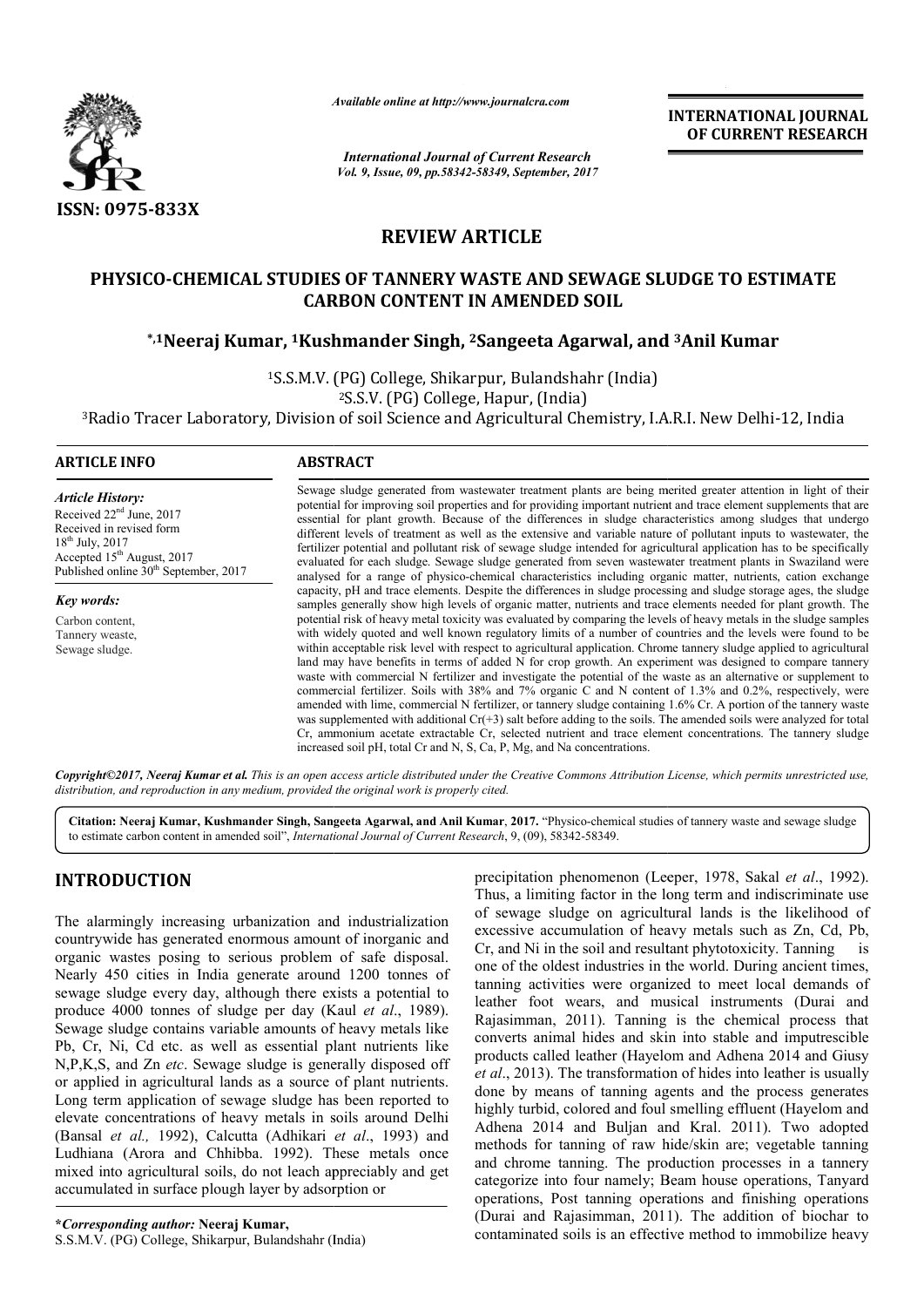metals and reduce bioavailability (Li *et al*., 2016; Yang *et al*., 2017). The capacity of biochar to adsorb heavy metals mainly depends on feedstock type and pyrolysis temperature (Luo *et al*., 2015; Keiluweit *et al*., 2010 and Mukherjee *et al*., 2011). A number of studies have described the effect of biomass type (such as agricultural waste, forestry waste, livestock and poultry waste, and municipal sludge) on the adsorption capacities of biochars, especially in terms of heavy metal adsorption; the results showed good application prospects with a significant difference in adsorption capacity of Pb, Cd, Cu, and Zn between different biochars (Xu *et al*., 2013, Wang *et al*., 2015 and Fristak *et al*., 2015). Pyrolysis temperature significantly influences pore size distribution, functional groups, elementary composition, and the pH value of biochar (Shaaban *et al*., 2013, Fu *et al*., 2012 and Yuan *et al*., 2015), thereby determining adsorption capacity of heavy metal from aqueous solutions and metal mobility in soils (Kim *et al*., 2013, Chen *et al*., 2014 and Melo *et al*., 2013). For example, the high Cr sorption (208 mg·kg−1 ) on sludge biochar in solution has been associated with low pyrolysis temperatures due to the high number of functional organic groups (Zhang *et al*., 2013).In contrast, only 32.3 mg·kg−1 of Cr has been shown to be immobilized in soil (Fang *et al*., 2016). The removal capacity for Cd (II) and Zn (II) by biochar in solution and soils improved with higher pyrolysis temperatures due to O-containing functional groups, but the effects achieved with liming were more pronounced due to precipitation of Cd or Zn (Melo *et al*., 2013). Based on previous research, the heavy metal adsorption capacity of biochar differs between solutions and soil environments. Compared with solutions, soil systems are extremely complex, making it difficult to demonstrate heavy metal immobility attributed to the biochar.

#### **MATERIALS AND METHODS**

**Soil sampling:** Bulk surface sample (0-15 cm) of soil (Typic Haplustept) was collected from the agricultural land. The processed soil sample was used for laboratory and pot culture studies. Some important physico-chemical characteristics of the experimental soil have been shown in Table 1a.

**Sewage sludge:** Bulk sewage sludge sample was collected from the Sewer Treatment Plant, Industrial Estate Okhla, New Delhi. It was air dried, ground to pass through 2 mm. sieve and mixed thoroughly before use. The solid and powdered forms of sewage sludge have been displayed through plate-1a. The important physico-chemical characteristics have been presented in Table 1.



**Table 1. Physico-chemical characteristics of the experimental sewage sludge, tannery waste and soil**

| Characteristics                                         | Sewage sludge<br>(Value) | Tannery waste<br>(Value) | Soil<br>(Value) |
|---------------------------------------------------------|--------------------------|--------------------------|-----------------|
| $pH$ (Soil: water, 1:25)                                | 7.1                      | 7.6                      | 7.8             |
| EC (Soil: water, $1:2.5$                                | 2.67                     | 3.21                     | 0.39            |
| $dS(m^{-1})$                                            |                          |                          |                 |
| Mechanical analysis                                     |                          |                          |                 |
| Sand $(\% )$                                            |                          |                          | 44.3            |
| Silt $(\% )$                                            |                          |                          | 33.4            |
| $Clay(\%)$                                              |                          |                          | 20.6            |
| $CaCO3(\%)$<br><b>Textural</b> class                    |                          |                          | 1.7<br>Loam     |
| Organic carbon( $\%$ )                                  | 24.8                     | 35.2                     | 0.21            |
| $CEC$ [C mol $(p^+)$ kg <sup>-1</sup>                   |                          |                          | 10.2            |
| soil                                                    |                          |                          |                 |
| Available N (kg ha <sup>-1</sup> )                      |                          |                          | 182             |
| Available P ( $kg \text{ ha}^{-1}$ )                    |                          |                          | 9.2             |
| Available K ( $kg \text{ ha}^{-1}$ )                    |                          |                          | 210             |
| DTPA extractable heavy<br>metal (mg $kg^{-1}$ ) in soil |                          |                          |                 |
| Cr                                                      |                          |                          | 0.006           |
| Ni                                                      |                          |                          | 0.085           |
| Pb                                                      |                          |                          | 0.578           |
| Nutrients in organic                                    |                          |                          |                 |
| wastes                                                  |                          |                          |                 |
| N(%)                                                    | 1.36                     | 2.79                     |                 |
| $P(\% )$                                                | 0.33                     | 0.21                     |                 |
| $K(\%)$                                                 | 0.38                     | 0.59                     |                 |
| $SO_4(\%)$<br>Heavy metal (mg $kg^{-1}$ ) in            | 0.62                     | 2.08                     |                 |
| organic wastes                                          |                          |                          |                 |
| Сr                                                      | 35.96                    | 364.5                    |                 |
| Ni                                                      | 26.25                    | 6.58                     |                 |
| Pb                                                      | 74.30                    | 17.66                    |                 |
| Zn                                                      | 1178.20                  | 154.20                   |                 |
| Fe                                                      | 14300.00                 | 880.8                    |                 |
| Mn                                                      | 283.9                    | 16.4                     |                 |
| Cu                                                      | 206.90                   | 8.80                     |                 |
| C <sub>d</sub>                                          | 1.90                     | 0.30                     |                 |

**Tannery waste:** Bulk sample of tannery waste was collected from Tannery Industrial Area, Unnao (Kanpur), U.P. The noncrushed tannery waste was in the form of lumps of various sizes with majority size of 5 cm  $\times$ 5 cm  $\times$ 3 cm which were coal black in colour and leathery in touch giving out intense foul smell which took more than four months in drying. The dried clods/lumps were broken with hammer into small pieces of various dimensions. The crushed and non-crushed forms of tannery waste have been exhibited through plate-2b. Important physico-chemical characteristics of tannery waste have been shown in Table 1.



**Analytical procedures used in the analysis of organic wastes, plant and soil have been shown in Table 2.**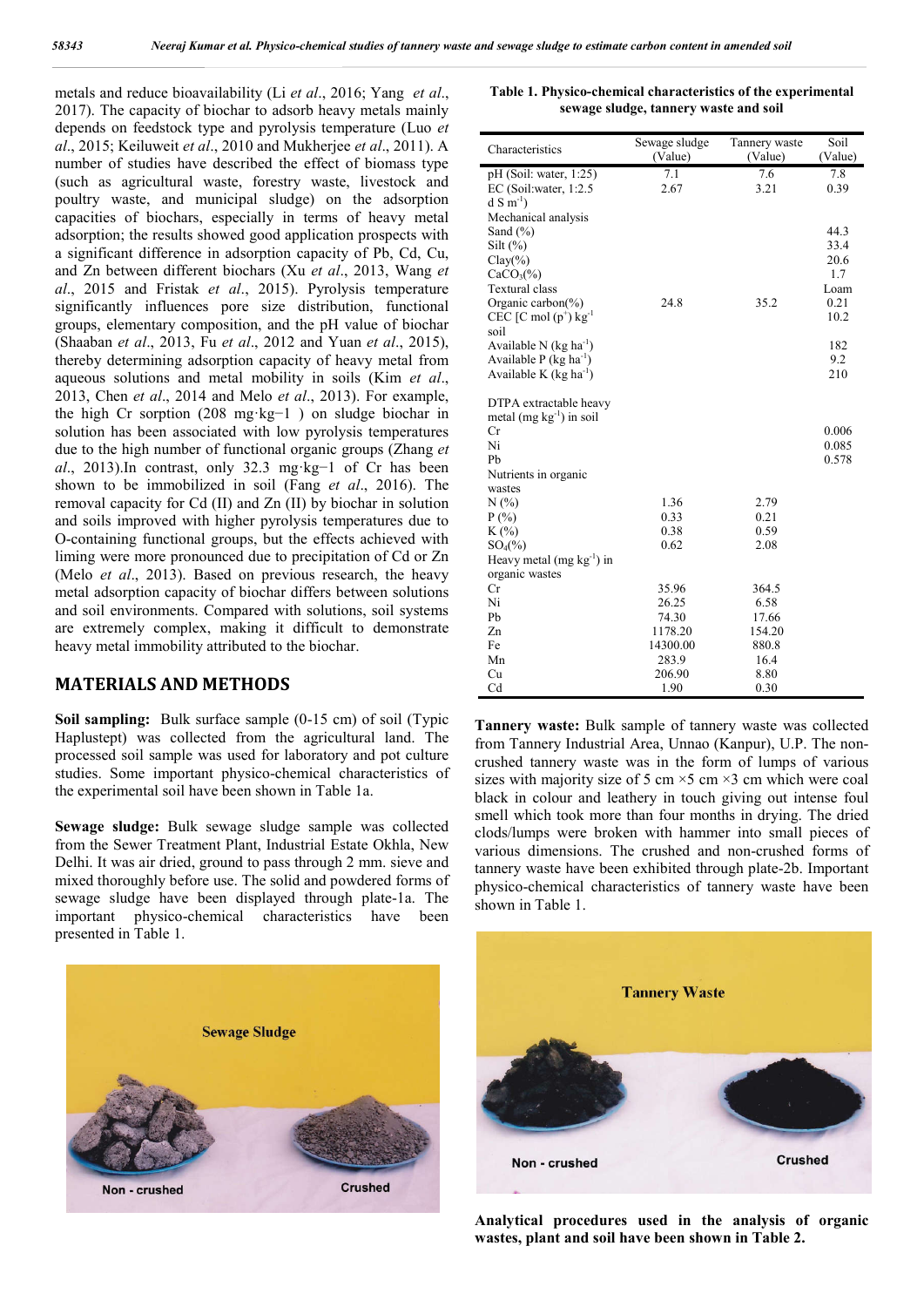| Table 2. Analytical procedures used in organic wastes, soil and plant analysis |  |  |  |  |
|--------------------------------------------------------------------------------|--|--|--|--|
|                                                                                |  |  |  |  |

| Physico-chemical characteristics     | Method/Instrument/reagent used                                                 | Reference                                  |
|--------------------------------------|--------------------------------------------------------------------------------|--------------------------------------------|
| pН                                   | In 1:2.5, soil-water suspension using combined electrode                       | Jackson (1973)                             |
|                                      | (glass and colomel)                                                            |                                            |
| EC                                   | In 1:2.5 soil-water suspension using conductivity bridge                       | Jackson (1973)                             |
| Mechanical analysis of soil          | Bouyoucos hydrometer method                                                    | Day (1965)                                 |
| <b>Textural Class</b>                |                                                                                | USDA soil survey Staff (1966)              |
| <b>CEC</b>                           | In NH <sub>4</sub> OAC for leaching cations                                    | Gillman (1979)                             |
| Organic carbon                       | Wet digestion method                                                           | Walklay and Black (1934)                   |
| Available nutrient                   |                                                                                |                                            |
| in soil                              |                                                                                |                                            |
| N                                    | Alkaline permenganate method                                                   | Sabbiah and Asija (1956)                   |
| $\mathbf{P}$                         | $0.5 M$ -NaHCO <sub>3</sub> (pH 8.5)                                           | Olsen et al. (1954)                        |
| K                                    | 1 N- NH <sub>4</sub> OAC (pH 7.0)                                              | Hanway and Heidel (1952)                   |
| DTPA extractable heavy metal in soil | $0.05M$ -DTPA, $0.01M$ -CaCl <sub>2</sub> .H <sub>2</sub> O and $0.1M$ TEA and | Lindsay and Norwell (1978)                 |
| (Cr. Ni and Pb)                      | using ICAP-AES                                                                 |                                            |
| Total nutrients in organic wastes    |                                                                                |                                            |
| N                                    | Diacid ( $HNO3:HClO4, 5:1$ ) digestion                                         | Kjeldahl procedure as described by Jackson |
| P<br>K                               | Do and using flame photometer                                                  | (1967)                                     |
|                                      | Do using turbidity method                                                      | Koenig and Johnson (1942)                  |
| SO <sub>4</sub>                      |                                                                                |                                            |
| Total heavy metal in organic wastes  | Diacid $(HNO3:HClO4, 5.1)$ digestion and using ICAP-<br>AES                    |                                            |
| (Cr, Ni, Pb, Fe, Cu, Zn, Mn, Cd)     |                                                                                |                                            |

#### **Treatment details**

#### *Organic Wastes***:** Two

- Sewage Sludge
- Tannery Waste

#### *Levels of organic waste:*Two

- $\bullet$  1.5% : 15 g of organic waste per kg soil
- $\bullet$  3.0 % : 30 g of organic waste per kg soil

#### **Amendments:** Four

- No amendment (organic waste alone)
- Calcium carbonate (5%): 50 g of CaCO<sub>3</sub> per kg soil
- Diammonium phosphate: 150g DAP (35.3mg P kg<sup>-1</sup>) per kg soil
- Ethylene diamine tetra acetic acid (0.1%): 1 g EDTA per kg soil

#### **Sampling stages:** Two

- 6 months after application of treatments
- 12 months after application of treatments

#### **Replications:** Three

**Experimental design:** Completely Randomized Design (Factorial)

#### **Treatments combination:**

| <b>Upland soil conditions</b> | Submerged soil conditions     |
|-------------------------------|-------------------------------|
|                               |                               |
| $T_1$ . Control               | $T_1$ . Control               |
| $T_2$ Sewage Sludge $(1.5\%)$ | $T_2$ Sewage Sludge (1.5%)    |
| $T_3$ Sewage Sludge (3.0%)    | $T_3$ Sewage Sludge (3.0%)    |
| $T_4$ Tannery Waste $(1.5\%)$ | $T_4$ Tannery Waste $(1.5\%)$ |
| $T_5$ Tannery Waste (3.0%)    | $T_5$ : Tannery Waste (3.0%)  |
| $T_6$ Sewage Sludge (1.5%)    | $T_6$ . Sewage Sludge (1.5%)  |
| $+$ CaCO <sub>3</sub>         | $+$ CaCO <sub>3</sub>         |
| $T_7$ Sewage Sludge (1.5%)    | $T_7$ Sewage Sludge (1.5%)    |

| $+$ DAP                         | $+$ DAP                         |
|---------------------------------|---------------------------------|
| $T_8$ : Sewage Sludge (1.5%)    | $T_8$ Sewage Sludge $(1.5\%)$   |
| $+$ EDTA                        | $+$ EDTA                        |
| $T_9$ : Sewage Sludge $(3.0\%)$ | $T_{9}$ : Sewage Sludge (3.0%)  |
| $+$ CaCO <sub>3</sub>           | $+$ CaCO <sub>3</sub>           |
| $T_{10}$ : Sewage Sludge (3.0%) | $T_{10}$ : Sewage Sludge (3.0%) |
| $+$ DAP                         | + DAP                           |
| $T_{11}$ : Sewage Sludge (3.0%) | $T_{11}$ : Sewage Sludge (3.0%) |
| $+$ EDTA                        | + EDTA                          |
| $T_{12}$ : Tannery Waste (1.5%) | $T_{12}$ : Tannery Waste (1.5%) |
| $+$ CaCO <sub>3</sub>           | $+$ CaCO <sub>3</sub>           |
| $T_{13}$ : Tannery Waste (1.5%) | $T_{13}$ : Tannery Waste (1.5%) |
| $+$ DAP                         | $+$ DAP                         |
| $T_{14}$ : Tannery Waste (1.5%) | $T_{14}$ . Tannery Waste (1.5%) |
| + EDTA                          | $+$ EDTA                        |
| $T_{15}$ : Tannery Waste (3.0%) | $T_{15}$ : Tannery Waste (3.0%) |
| $+$ CaCO <sub>3</sub>           | $+$ CaCO <sub>3</sub>           |
| $T_{16}$ : Tannery Waste (3.0%) | $T_{16}$ : Tannery Waste (3.0%) |
| $+$ DAP                         | $+$ DAP                         |
| $T_{17}$ : Tannery Waste (3.0%) | $T_{17}$ Tannery Waste (3.0%)   |
| $+$ EDTA                        | $+$ EDTA                        |

#### **RESULTS**

Data on soil organic carbon content as influenced by various treatments of organic wastes under upland soil moisture regime at 6 and 12 month incubation period have been shown in Table 3. A perusal of data on soil organic carbon content demonstrated in table 3 clearly indicated that various treatments of two organic waste and their levels with and without amendments significantly increased the soil organic carbon pool both at 6 and 12 month time after their application under upland soil moisture regime over control. The over all variation in soil organic carbon content brought about by various treatments ranged from 2.82 g  $kg^{-1}$  with T<sub>5</sub> to 6.78 g kg<sup>-1</sup> with T<sub>14</sub> treatments at 6 month and 2.20 g kg<sup>-1</sup> with T<sub>3</sub> to 6.85 g kg<sup>-1</sup> with T<sub>14</sub> treatment at 12 month as against 1.27 g kg<sup>-1</sup> <sup>1</sup> at 6 month and 1.23 g kg<sup>-1</sup> at 12 month recorded with control  $(T_1)$ . Data further showed that the trend in the values of organic carbon content across the treatments at both period of incubation (6 and 12 month) was identical. However, all the treatments showed a slight decrease in organic carbon content at 12 month in comparison to 6 month incubation time except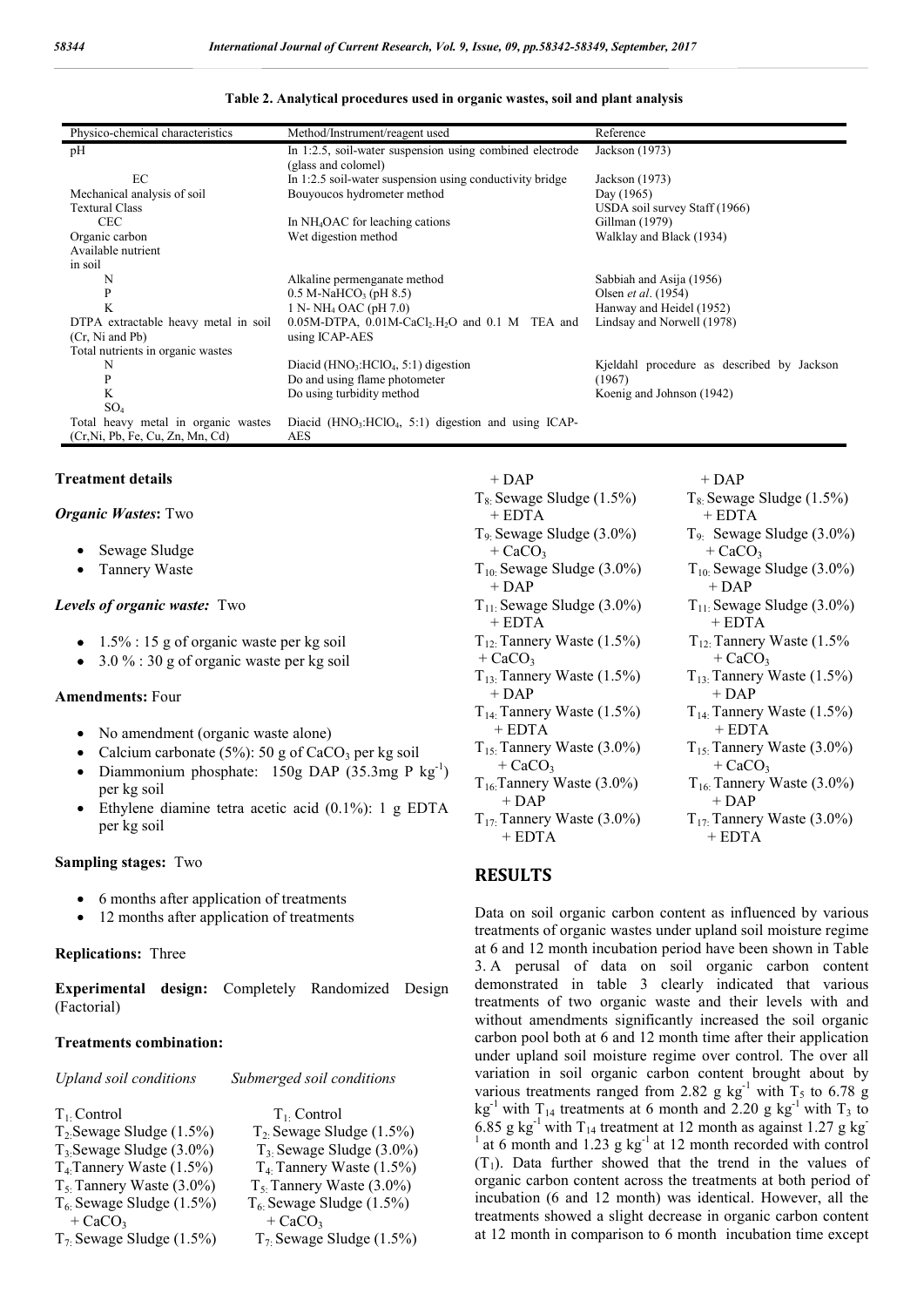the treatments where 3.0% level of tannery waste was applied either alone (T<sub>14</sub>) or along with amendments (T<sub>15</sub>, T<sub>16</sub> and T<sub>17</sub>). The different treatments with 3.0% level irrespective of source of organic waste had significantly higher organic carbon content than the corresponding treatments with 1.5% level of organic waste at both the time interval of incubation.

**Table 3. Soil organic carbon content under upland soil moisture regime as influenced by various treatments of organic wastes**

| Treatments                                  |         | Soil organic carbon content $(g \ kg^{-1})$ |
|---------------------------------------------|---------|---------------------------------------------|
|                                             | 6 Month | 12 Month                                    |
| $T_1$ Control                               | 1.27    | 1.23                                        |
| $T_2$ S.S. $(1.5\%)$                        | 2.89    | 2.35                                        |
| $T_3$ S.S. $(1.5\%)$ + CaCO <sub>3</sub>    | 3.04    | 2.20                                        |
| $T_4$ S.S. $(1.5\%)$ + DAP                  | 3.47    | 2.55                                        |
| $T_5$ S.S. $(1.5\%)$ + EDTA                 | 2.82    | 2.50                                        |
| $T_6$ S.S. (3.0%)                           | 4.52    | 3.85                                        |
| $T_7$ S.S. $(3.0\%)$ + CaCO <sub>3</sub>    | 4.80    | 3.37                                        |
| $T_8$ S.S. $(3.0\%)$ + DAP                  | 5.37    | 4.25                                        |
| $T_9$ S.S. $(3.0\%)$ + EDTA                 | 4.35    | 4.17                                        |
| $T_{10}$ T.W. $(1.5\%)$                     | 4.90    | 4.55                                        |
| $T_{11}$ T.W. $(1.5\%)$ + CaCO <sub>3</sub> | 4.06    | 3.95                                        |
| $T_1$ , T.W. $(1.5\%)$ + DAP                | 3.92    | 3.25                                        |
| $T_{13}$ T.W. $(1.5\%)$ + EDTA              | 4.25    | 3.37                                        |
| $T_{14}$ T.W. (3.0%)                        | 6.78    | 6.85                                        |
| $T_{15}$ T.W. (3.0%) + CaCO <sub>3</sub>    | 4.68    | 5.82                                        |
| $T_{16}$ T.W. (3.0%) + DAP                  | 4.35    | 5.27                                        |
| $T_{17}$ T.W. (3.0%) + EDTA                 | 5.20    | 5.42                                        |
| S.Em.<br>$(\pm)$                            | 0.192   | 0.245                                       |
| C.D.<br>(5%)                                | 0.554   | 0.710                                       |

**S.S. : Sewage Sludge, T.W. : Tannery Waste**

Data pertaining to the effect of different treatments of organic wastes on soil organic carbon content under submerged soil moisture regime at 6 and 12 month incubation period have been presented in Table 4. A close examination of data on soil organic carbon content displayed in table 4 reveals that different treatments of organic wastes, their levels with and without amendments significantly enhanced the soil organic carbon pool at 6 and 12 month time after their application under submerged soil moisture regime over control. The overall variation in the values of soil organic carbon produced by various treatments under submerged soil moisture condition ranged from 3.20 g kg<sup>-1</sup> with  $T_2$  to 7.12 g kg<sup>-1</sup> with  $T_{17}$ treatment at 6 month and from 2.20 g kg<sup>-1</sup> with  $T_2$  to 8.52 g kg<sup>-1</sup> with  $T_{15}$  treatment at 12 month as against 1.50 g kg<sup>-1</sup> at 6 month and 1.15 g kg<sup>-1</sup> at 12 month observed with control  $(T_1)$ .

It was further noticed that the treatments based on sewage sludge  $(T_2 \text{ to } T_9)$  showed a slight decrease in organic carbon pool at 12 month period in comparison to their corresponding treatment at 6 month period. However, the trend in the values of organic carbon content across the treatments at 6 month as well as 12 month period was found identical. Data further showed that the treatments where tannery waste was applied at 3.0% levels  $(T_{14}, T_{15}, T_{16}$  and  $T_{17}$ ), exhibited a slight increase in organic carbon content at 12 month incubation time as compared to their corresponding treatments at 6 month time under submerged soil moisture condition. In general, treatments associated with 3.0% level, regardless of the source of organic waste, produced significantly higher organic carbon content over their corresponding treatments associated with 1.5% level of organic waste both at 6 and 12 month incubation time.

**Table 4. Effect of various treatments of organic wastes on soil organic carbon content under submerged soil moisture regime**

| Treatments                                  | Soil organic carbon content (g kg <sup>-1</sup> ) |          |  |
|---------------------------------------------|---------------------------------------------------|----------|--|
|                                             | 6 Month                                           | 12 Month |  |
| $T_1$ Control                               | 1.50                                              | 1.15     |  |
| $T_2$ S.S. $(1.5\%)$                        | 3.20                                              | 2.20     |  |
| $T_3$ S.S. $(1.5\%)$ + CaCO <sub>3</sub>    | 3.29                                              | 2.30     |  |
| $T_4$ S.S. $(1.5\%)$ + DAP                  | 3.95                                              | 2.62     |  |
| $T_5$ S.S. $(1.5\%)$ + EDTA                 | 3.35                                              | 2.32     |  |
| $T_6$ S.S. $(3.0\%)$                        | 5.03                                              | 3.82     |  |
| $T_7$ S.S. $(3.0\%)$ + CaCO <sub>3</sub>    | 5.15                                              | 3.98     |  |
| $T_8$ S.S. $(3.0\%)$ + DAP                  | 6.53                                              | 4.63     |  |
| $T_9$ S.S. $(3.0\%)$ + EDTA                 | 5.25                                              | 4.00     |  |
| $T_{10}$ T.W. $(1.5\%)$                     | 4.67                                              | 4.75     |  |
| $T_{11}$ T.W. $(1.5\%)$ + CaCO <sub>3</sub> | 4.42                                              | 5.50     |  |
| $T_{12}$ T.W. $(1.5\%)$ + DAP               | 4.90                                              | 4.85     |  |
| $T_{13}$ T.W. $(1.5\%)$ + EDTA              | 4.27                                              | 5.05     |  |
| $T_{14}$ T.W. (3.0%)                        | 5.90                                              | 7.12     |  |
| $T_{15}$ T.W. (3.0%) + CaCO <sub>3</sub>    | 5.40                                              | 8.52     |  |
| $T_{16}$ T.W. (3.0%) + DAP                  | 6.35                                              | 7.35     |  |
| $T_{17}$ T.W. (3.0%) + EDTA                 | 7.12                                              | 7.70     |  |
| S.Em. $(\pm)$                               | 0.331                                             | 0.150    |  |
| C.D. (5%)                                   | 0.958                                             | 0.433    |  |

Data on mean soil organic carbon content  $(g kg^{-1})$  as influenced by various factors *viz*. organic wastes, their levels, amendments, soil moisture regimes and incubation period and their interactions have been displayed in interaction table 5a,b,c,d, e and Fig. 1. It is evident from the interaction table 5a that incubation of soil with two organic waste i.e. sewage sludge and tannery waste significantly enhanced the mean organic carbon pool over control. The magnitude of increase brought about by sewage sludge and tannery waste over control (1.29 g  $kg^{-1}$  mean organic carbon) were 107.75 and 314.72%, respectively. Between the two sources of organic waste, the tannery waste  $(5.35 \text{ g kg}^{-1})$  produced significantly higher mean organic carbon content (averaged over incubation time, level and soil moisture condition) in comparison to sewage sludge  $(3.68 \text{ g kg}^{-1})$ . The tannery waste resulted 45.38% increase in soil organic carbon pool over sewage sludge. Data further showed that increasing the level of organic wastes from 1.5 to 3.0% significantly increased the mean organic carbon content from  $3.64$  to  $5.39$  g kg<sup>-1</sup> as against  $1.29$  g kg<sup>-1</sup> noticed with control. The extent of increase in mean soil organic carbon content due to the levels over control were 182.17 and 317.82% respectively. The rise in soil organic carbon content produced by 3.0% level over 1.5% level was 48.0%. The interaction between the levels and sources of organic waste was significant in relation to the mean organic carbon content. The incubation of soil with tannery waste at 1.5% level was as good as the incubation of Data on mean organic carbon content (averaged over incubation time, levels and amendments) under upland and submerged soil moisture regimes shown in interaction table 5b clearly indicate that submerged soil moisture condition (4.89 g kg-1 ) had significantly higher mean organic carbon content as compared to upland soil moisture condition  $(4.15 \text{ g kg}^{-1})$ . The individual effect of two organic waste has already been discussed in table 5a. The interaction effect of organic waste and soil moisture regime was significant with respect to mean soil organic carbon content (Table 5b). It is clear from the data presented in interaction table 5c that there was a significant decrease in mean organic carbon pool from  $4.66$  g kg<sup>-1</sup> to  $4.38$  $g \text{ kg}^{-1}$  with the advancement of incubation time from 6 to 12 month, respectively. The interaction between the organic waste and incubation period was significant in respect of mean organic carbon content (Table 5c).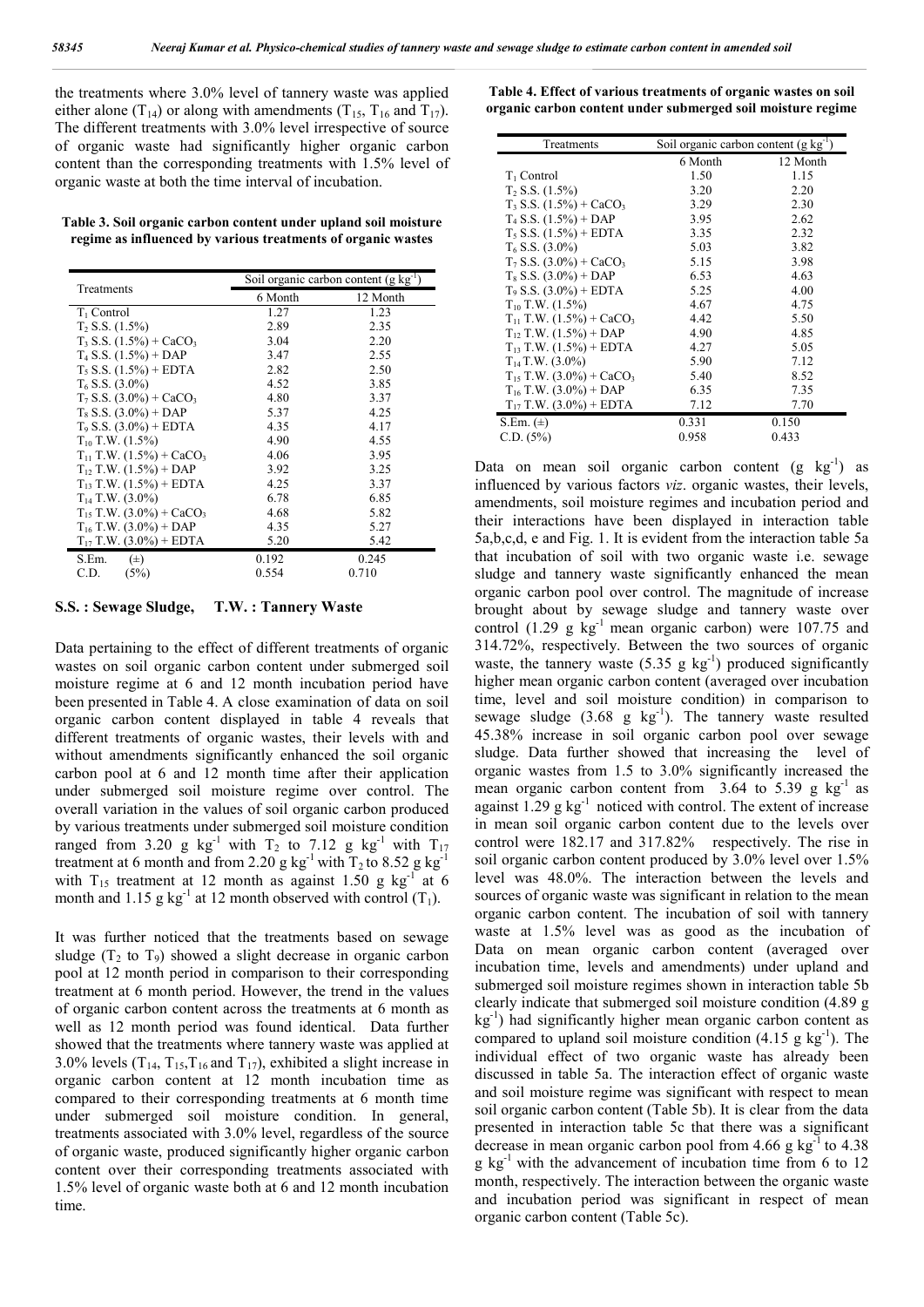

**(b)**

**Fig. 1. (a) Effect of sources and levels of organic waste and (b) soil moisture regimes and incubation time on mean soil organic carb of sources carbon content soil with sewage sludge at 3.0% level so far as the mean soil organic carbon c content was concerned (Table 5a)**

The interaction effect of soil moisture regime and incubation period was significant with respect to mean organic carbon content. The upland soil moisture regime  $(4.33 \text{ g kg}^{-1})$  at 6 month incubation time had significantly lower mean organic carbon content than the submerged soil moisture regime (4.79 g kg<sup>-1</sup>) at 12 month incubation period (Table 5d ). Data on mean organic carbon content (averaged over level, incubation time and soil moisture condition) presented in interaction table 5e clearly indicate that there was not any significant difference in the values of mean organic carbon content influenced by 5e clearly indicate that there was not any significant difference<br>in the values of mean organic carbon content influenced by<br>various amendments *i.e.* no amendment, CaCO<sub>3</sub>, DAP and EDTA.

The corresponding values for mean organic carbon content due to different amendments were  $4.45, 4.40, 4.59$  and  $4.50$  g kg<sup>-1</sup>, respectively. The interaction effect of organic waste and amendment was significant with respect to mean organic carbon content.

**Table 5. Interaction effect of various factors on soil organic carbon content (g kg-1 )** Interaction effect of various factors on so<br>ntent (g kg<sup>-1</sup>)<br>Table 5a. ( Sources × Levels of organic waste)

|                                     | levels of organic waste |         |        |
|-------------------------------------|-------------------------|---------|--------|
| Sources of organic waste            | 1.5%                    | $3.0\%$ | Mean   |
| Sewage sludge                       | 2.81                    | 4.56    | 3.68   |
| Tannery waste                       | 4.47                    | 6.23    | 5.35   |
| Mean                                | 3.64                    | 5.39    |        |
| Control: 1.29 (g kg <sup>-1</sup> ) |                         |         |        |
|                                     | SOW                     |         | SOW xL |
| $S.Em.(\pm)$                        | 0.027                   | 0.027   | 0.039  |
| C.D. (5%)                           | 0.095                   | 0.095   | N.S    |

**Table 5b. (Sources × Soil moisture regimes) Table** 

| Sources of organic waste | Soil moisture regimes | Mean       |           |
|--------------------------|-----------------------|------------|-----------|
|                          | Upland                | Submerged  |           |
| Sewage sludge            | 3.53                  | 3.85       | 3.69      |
| Tannery waste            | 4.77                  | 5.93       | 5.35      |
| Mean                     | 4.15                  | 4.89       |           |
|                          | <b>SOW</b>            | <b>SMR</b> | SOW x SMR |
| $S.Em.(\pm)$             | 0.031                 | 0.031      | 0.044     |
| C.D. (5%)                | 0.107                 | 0.107      | 0.153     |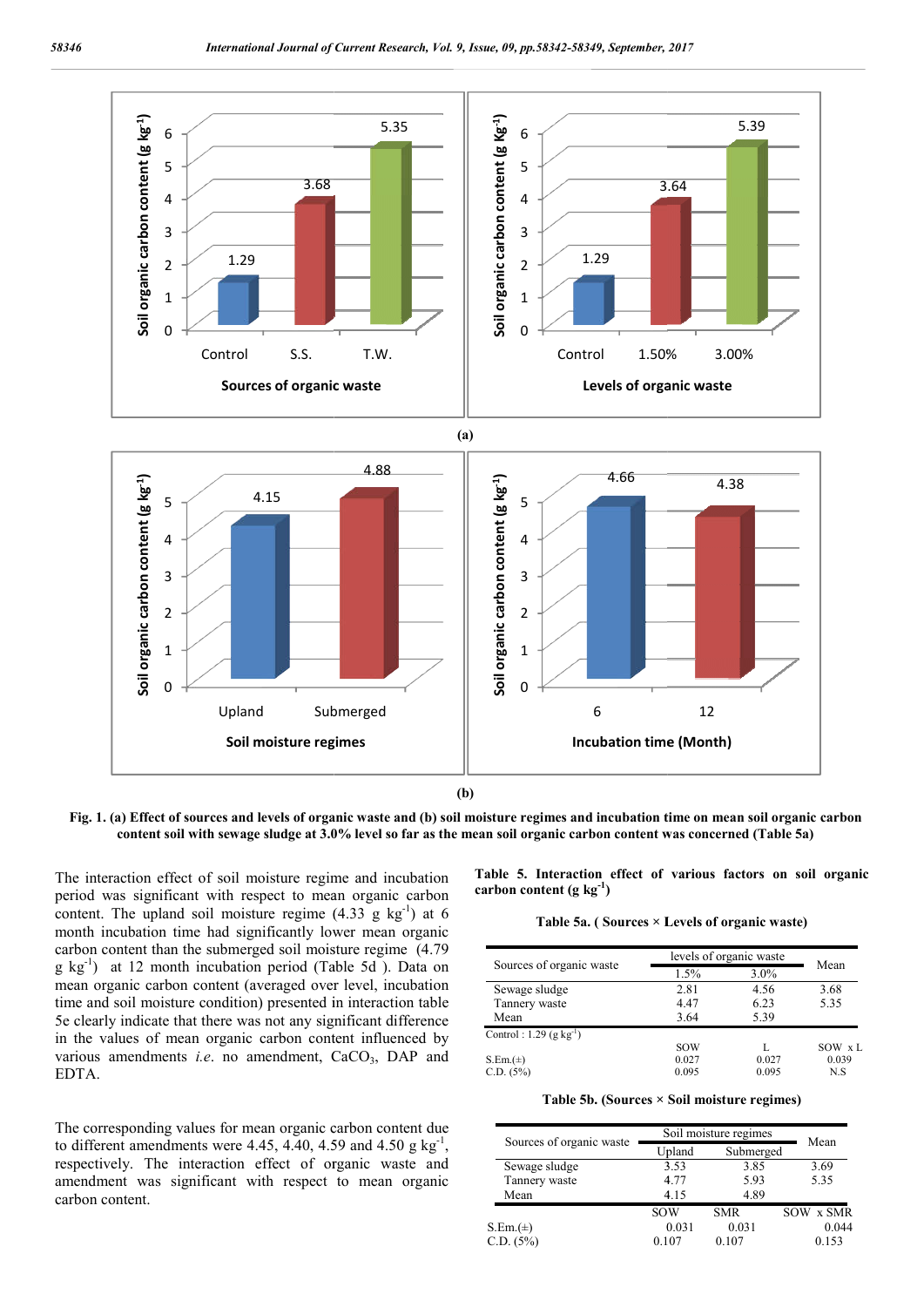**Table 5c. (Sources × Incubation time)**

|                          | Incubation time (Month) |       |          |
|--------------------------|-------------------------|-------|----------|
| Sources of organic waste | 6                       | 12    | Mean     |
| Sewage sludge            | 4.19                    | 3.19  | 3.69     |
| Tannery waste            | 5.13                    | 5.57  | 5.35     |
| Mean                     | 4.66                    | 4.38  |          |
|                          | <b>SOW</b>              | ľТ    | SOW x IT |
| $S.Em.(t+)$              | 0.024                   | 0.024 | 0.035    |
| C.D. (5%)                | 0.085                   | 0.085 | 0.121    |

**Table 5d. (Soil moisture regimes × Incubation time)**

|                      | Incubation Time (Month) |       |                 |
|----------------------|-------------------------|-------|-----------------|
| Soil moisture regime |                         | 12    | Mean            |
| Upland               | 4.33                    | 3.97  | 4.15            |
| Submerged            | 4.98                    | 4.79  | 4.88            |
| Mean                 | 4.65                    | 4.38  |                 |
|                      | <b>SMR</b>              | IТ    | <b>SMR x IT</b> |
| $S.Em.(\pm)$         | 0.039                   | 0.039 | 0.055           |
| C.D. (5%)            | 0.135                   | 0.135 | N.S.            |

**Table 5e. (Sources × Amendments)**

| Sources of    | No         | With amendments   |            |             | Mean |
|---------------|------------|-------------------|------------|-------------|------|
| organic waste | amendment  | CaCO <sub>3</sub> | <b>DAP</b> | <b>EDTA</b> |      |
| Sewage sludge | 3.23       | 3.51              | 4.17       | 3.59        | 3.87 |
| Tannery waste | 5.67       | 5.29              | 5.02       | 5.42        | 5.35 |
| Mean          | 4.45       | 4.40              | 4.59       | 4.50        |      |
|               | <b>SOW</b> |                   |            | SOW x A     |      |
| $S.Em.(\pm)$  | 0.058      | 0.082             |            | 0.117       |      |
| C.D. (5%)     | 0.177      | N.S.              |            | 0.35        |      |

## **DISCUSSION**

The discussion deals with the soil incubation experiment conducted with the aim to observe the changes occurring in  $K_2Cr_2O_7$  oxidisable soil organic carbon and DTPA extractable heavy metals (Cr, Ni and Pb) in soil at 6 and 12 month period after the addition of two levels (1.5 and 3.0%) of two organic wastes (sewage sludge and tannery waste) with and without three amendments  $(CaCO<sub>3</sub>, DAP, and EDTA)$  under upland as well as submerged soil moisture conditions. Both, sewage sludge and tannery waste-amended soils resulted in significant increase in  $K_2Cr_2O_7$ -oxidisable mean soil organic carbon content to the tune of 107.75 and 314.72 %, respectively over control. However, mean soil organic carbon was significantly higher in tannery waste-amended soil than in sewage sludgeamended soil. McGrath and Cegarra (1992) reported that the soils on plots that received inorganic treatment had a total organic carbon content just over  $10 \text{ g kg}^{-1}$ , where as in those to which sewage sludge  $\omega$  16.4 t ha<sup>-1</sup> year<sup>-1</sup> had been added, the total organic carbon content increased from 10 g  $kg<sup>-1</sup>$  initially to over 30 g  $kg^{-1}$  in 1960, before declining again to near 15 g  $kg<sup>-1</sup>$  in 1983. Both, sewage sludge and tannery waste are the potential source of organic matter containing 24.8 and 35.2% carbon, respectively. Upon the decomposition of organic waste during the incubation period of 12 month, an increase in soil organic carbon is expected. The higher values of soil organic carbon noticed with tannery waste-treated soil may be ascribed to higher carbon content present in the tannery waste than that present in sewage sludge used in the investigation.

Increasing levels of organic waste significantly enhanced the mean soil organic carbon content over control. The 3.0% level caused 48% increase in mean soil organic content over 1.5% level of organic wastes. The progressive increase in mean soil organic carbon content may be attributed mainly to the graded increase in the amount of organic carbon added through the increasing levels of organic wastes. The incubation of soil with tannery waste at 1.5% level or with sewage sludge at 3.0% level, both were at par in relation to mean soil organic carbon content. The reason may be attributed to the lower carbon content, easily decomposable organic substances as well as faster mineralization rate of the added sewage sludge in comparison to the tannery waste, thus more loss of carbon occurred during the decomposition even at double rate of sewage sludge application (3.0%), thereby resulting mean soil organic carbon content comparable to that of tannery waste applied at 1.5% level.

The submerged soil moisture regime had significantly higher mean soil organic carbon content as compared to upland soil moisture regime. Jha and Rattan (2007) while studying the influence of moisture regimes and incorporation of crop residues on the mineralization of C and P in soil reported higher mineralization and loss of C as  $CO<sub>2</sub>$  under saturated moisture condition (20%) as compared to the standing water condition (18%). The two soil moisture regimes *i.e.* under upland and submerged soil differed considerably in their chemical, physico-chemical (soil reaction, temperature moisture, oxygen diffusion rate, redox potential *etc*.) and biochemical environment of the soil prevailed during the incubation of soil with organic wastes upto 12 month. The former soil moisture regime dominated by the aerobic conditions and higher redox potential promoted the growth of a wide variety of  $CO<sub>2</sub>$  producing soil microorganisms, thus favoured the higher mineralization rate of organic matter, whereas the latter soil moisture regime dominated by the anaerobic conditions and lower redox potential, supported only the methane producing hetrotrophs with few  $CO<sub>2</sub>$  producing microbes, thus resulted lower mineralization rate of organic matter. As a result, the loss of carbon as gaseous emissions  $(CO<sub>2</sub>/CH<sub>4</sub>)$  from the soil took place more from the former than from the latter. That is why, the upland soil moisture recorded lower mean soil organic carbon content than the submerged soil moisture regime.

Advancement in incubation time from 6 to 12 month decreased the mean soil organic carbon significantly. The results of the incubation study carried out for 64 days showed that the decomposition of organic matter as measured by  $CO<sub>2</sub>$ evolution, continued to take place, initially at faster rate followed by a slower but steady one (Jha and Rattan, 2007). The depletion in mean soil organic carbon content with the advancement in incubation time from 6 to 12 month may be explained as: the mineralization of organic matter during the incubation period as well as resultant loss of carbon as gaseous effluents  $(CO_2/CH_4)$  continued to occur throughout the incubation period upto 12 month. As a consequence, the total loss of carbon took place more at 12 month than at 6 month of incubation time, thus leading to the significant depletion in mean soil organic carbon at 12 month period of incubation. The upland soil moisture regime at 6 month incubation time exhibited significantly lower mean soil carbon content than the submerged soil moisture regime at 12 month of incubation period. The upland and submerged soil moisture regimes represent quite two distinct soil environments, differing in chemical, physco-chemical and biological aspects. The former regime was dominated by aerobic or oxidizing condition with higher redox potential and moisture at field capacity and adequate temperature, which promoted the growth of a wide variety of soil microorganism mainly  $CO<sub>2</sub>$  producing aerobes. Whereas the latter regime represented the anaerobic or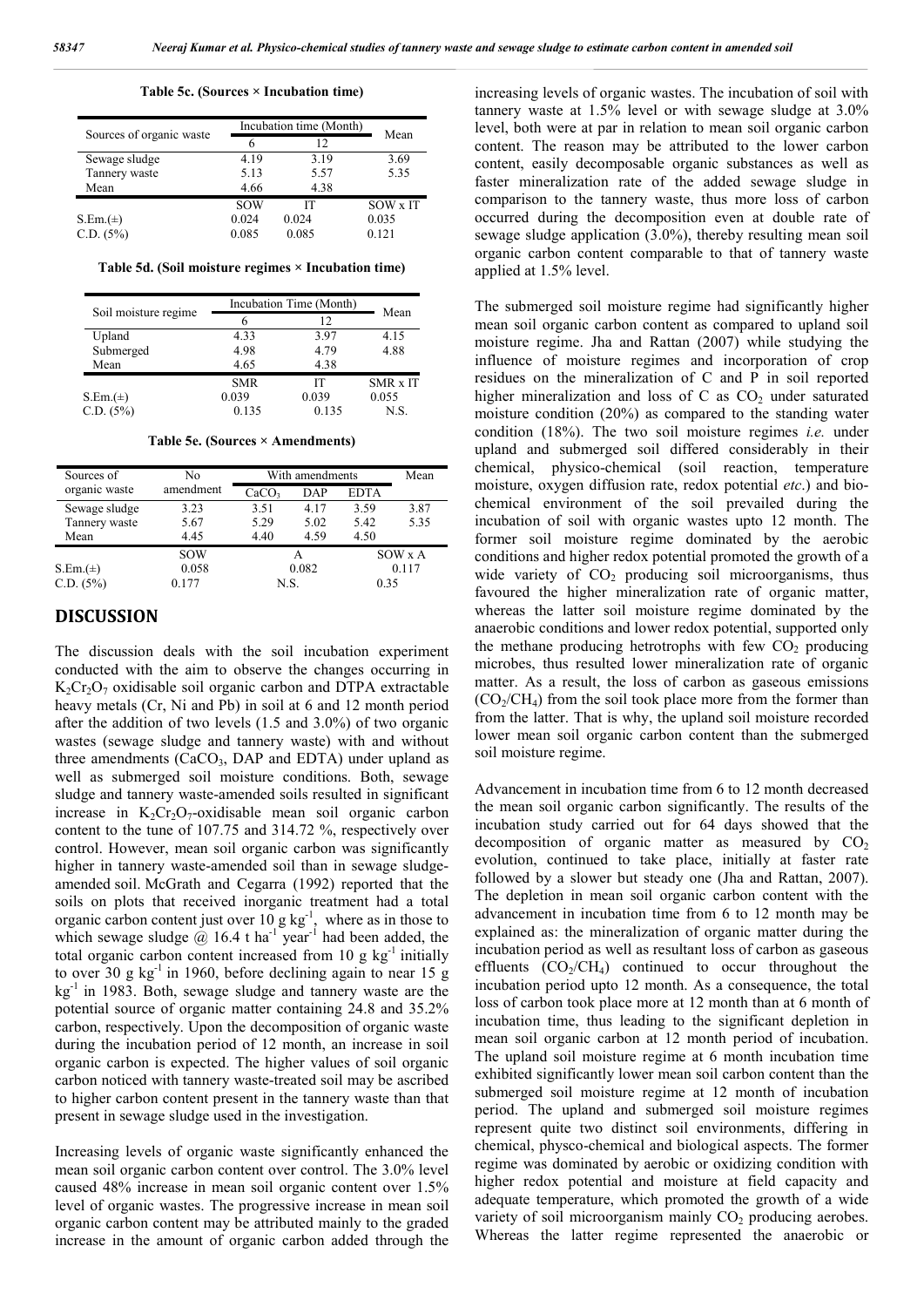reducing conditions with redox potential varying from +0.2 to –0.3V, stable or little variation in temperature and pH near to neutrality which supported only the  $CH<sub>4</sub>$  producing heterotrophs and a few anerobes producing  $CO<sub>2</sub>$  in smaller proportion. Thus, the mineralization of organic matter with the evolution of  $CO<sub>2</sub>$  and  $CH<sub>4</sub>$  and subsequent loss of carbon from the soil as gasseous emission took place at a much faster rate under the former regime than under the latter regime. Eventually, the mean soil organic carbon content under the upland soil moisture regime depleted significantly even at shorter time of incubation *i.e.* 6 months as compared to that noticed under submerged soil moisture regime at longer time of incubation *i.e*. 12 month.

### **REFERENCES**

- Adhikari, S., Gupta, S.K. and Banerjee, S.K. 1993. Heavy metal content of city sewage and sludge. *J.Indian Soc. Soil Sci*. 40: 170-172.
- Arora, C.L. and Chibba, I.M. 1992. Influence of sewage disposal on the micronutrient and sulphur status of soil and plants. *J.Indian Soc. Soil Sci*. 40: 792-795.
- Bansal, R.L., Nayyar, V.K. and Takkar, P.N.C. 1992. Accumulation and bioavailability of Zn, Cu, Mn and Fe in soil polluted with industrial waste water. *J. Indian Soc. Soil Sci*. 40: 796-799.
- Buljan J. and I. Kral 2011. Introduction to treatment of tannery effluents. United Nations Industrial Development Organization (Unido) Vienna.
- Chen, T.; Zhang, Y.; Wang, H.; Lu, W.; Zhou, Z.; Zhang, Y.; Ren, L. Influence of pyrolysis temperature on characteristics and heavy metal adsorptive performance of biochar derived from municipal sewage sludge. Bioresour. Technol. 2014, 164, 47–54.
- Day, P.R. 1965. Fractionation and Particle size analysis. In: Methods of Soil Analysis, Part I. Black, C.A. *et al.* (eds.). *Am. Soc. Agron., Madison, wis.* p. 545-567.
- Durai, G. and M. Rajasimman, (2011). Biological treatment of tannery waste water, a Review.‖journal of environmental science and Technology, 4 (1):1-17
- Fang, S.; Tsang, D.C.; Zhou, F.; Qiu, R. Stabilization of cationic and anionic metal species in contaminated soils using sludge-derived biochar. Chemosphere 2016, 149, 263–271.
- Fristak, V.; Pipiska, M.; Lesny, J.; Soja, G.; Friesl-Hanl, W.; Packová, A. Utilization of biochar sorbents for Cd2+, Zn2+, and Cu2+ ions separation from aqueous solutions: Comparative study. *Environ. Monit. Assess*. 2015, 187, 4093.
- Fu, P.; Hu, S.; Xiang, J.; Sun, L.; Su, S.; Wang, J. Evaluation of the porous structure development of chars from pyrolysis of rice straw: Effects of pyrolysis temperature and heating rate. *J. Anal. Appl. Pyrolysis* 2012, 98, 177– 183.
- Gillman, G.P. (1979). A proposed method for the measurement of exchange properties of highly weathered soils. *Aust. J. Soil. Res.* 17: 129-139.
- Giusy Lofrano e; Chemical and biological treatment technologies for leather tannery chemicals and wastewaters: A review, Department of Environment, Waste Division, Salerno Province, via Mauri, 61–84132 Salerno, Italy 2013
- Hanway, J.J. and Heidel, H. 1952. Soil Analysis Methods as used in Lowa State College, Soil Testing Laboratory. *Lowa Agric*. 54: 1-31.
- Hayelom Dargo and Adhena Ayalew 2014. Tannery Waste Water Treatment: A Review. *International Journal of Emerging Trends in Science and Technology* 01(09): 1488- 1494
- Jackson, M.L. 1973. Soil Chemical Analysis, Prentice Hall of India Pvt. Ltd., New Delhi.
- Jha, P. and Rattan, R.K. 2007. Mineralization of carbon and phosphorus in soil as affected by soil moisture regime and incorporation of crop residues. *J. Indian. Soci. Soil Sci.* 55: 218-221.
- Kaul. S.N., Badrinath S.D.,Juwarka, A.S. and Satyanarayan,S. 1989. *Asian Environment.* 11: 33.
- Keiluweit, M.; Nico, P.S.; Johnson, M.G.; Kleber, M. Dynamic molecular structure of plant biomass-derived black carbon(biochar). Environ. Sci. Technol. 2010, 44, 1247–1253.
- Kim, W.K.; Shim, T.; Kim, Y.S.; Hyun, S.; Ryu, C.; Park, Y.- K.; Jung, J. Characterization of cadmium removal from aqueous solution by biochar produced from a giant Miscanthus at different pyrolytic temperatures. Bioresour. Technol. 2013, 138, 266–270
- Koeing, R.A. and Johnson, C.R. 1942. Colorimetric determination of phosphorus in biological meterials. Ind. Engg Chem. (*Anal*.). 14: 155-156.
- Leeper, G.W. 1978. Managing the heavy metals on the land. Marcel Dekker New York, U.S.A.
- Li, H.; Ye, X.; Geng, Z.; Zhou, H.; Guo, X.; Zhang, Y.; Zhao, H.; Wang, G. The influence of biochar type on long-term stabilization for Cd and Cu in contaminated paddy soils. *J. Hazard. Mater.* 2016, 304, 40–48.
- Lindsay, W. L. and Norvell, W.A. 1978. Development of DTPA soil test for zinc, iron, manganese and copper. *Soil Sci. Am. J.* 42: 421 448.
- Luo, L.; Xu, C.; Chen, Z.; Zhang, S. Properties of biomassderived biochars: Combined effects of operating conditions and biomass types. *Bioresour. Technol.* 2015, 192, 83–89.
- McGrath, S P. and Cegrra, J. 1992. Chemical extractability of heavy metals during and after long-term applications of sewage sludge to soil. *J.Soil Sci.* 43: 313-321.
- Melo, L.C.A.; Coscione, A.R.; Abreu, C.A.; Puga, A.P.; Camargo, O.A. Influence of pyrolysis temperature on cadmium and zine sorption capacity of suhar cane straw derived biochar. Bioresources 2013, 8, 4992–5004.
- Mukherjee, A.; Zimmerman, A.R.; Harris, W. Surface chemistry variations among a series of laboratory-produced biochars. Geoderma 2011, 163, 247–255.
- Olsen, S.R., Cole, C.V., Watanabe, F.S. and Dean, L.A. 1954. Estimation of available phosphorus in soils by extracting with sodium bicarbonate. USDA Circ. 939
- Sakal, R., Prasad, A.K. and Singh. A.P. 1992. Depth wise Distribution of heavy metals in soil receiving sewage sludge. *J.Indian Soc. Soil Sci.* 40: 732-737.
- Shaaban, A.; Se, S.M., Mitan, N.M.M., Dimin, M.F. Characterization of Biochar Derived from Rubber Wood Sawdust through Slow Pyrolysis on Surface Porosities and Functional Groups. *Procedia Eng.* 2013, 68, 365–371.
- Subbiah, B.V. and Asija, G.L. 1956. A rapid procedure for the determination of available nitrogen in soil. *Curr. Sci.* 25: 259-260.
- Walkley, A. and Black, l.A. 1934. Estimation of soil organic carbon by chromic acid titration method. Soil Sci. 37: 29- 38.
- Wang, Z.; Liu, G.; Zheng, H.; Li, F.; Ngo, H.H.; Guo, W.; Liu, C.; Chen, L.; Xing, B. Investigating the mechanisms of